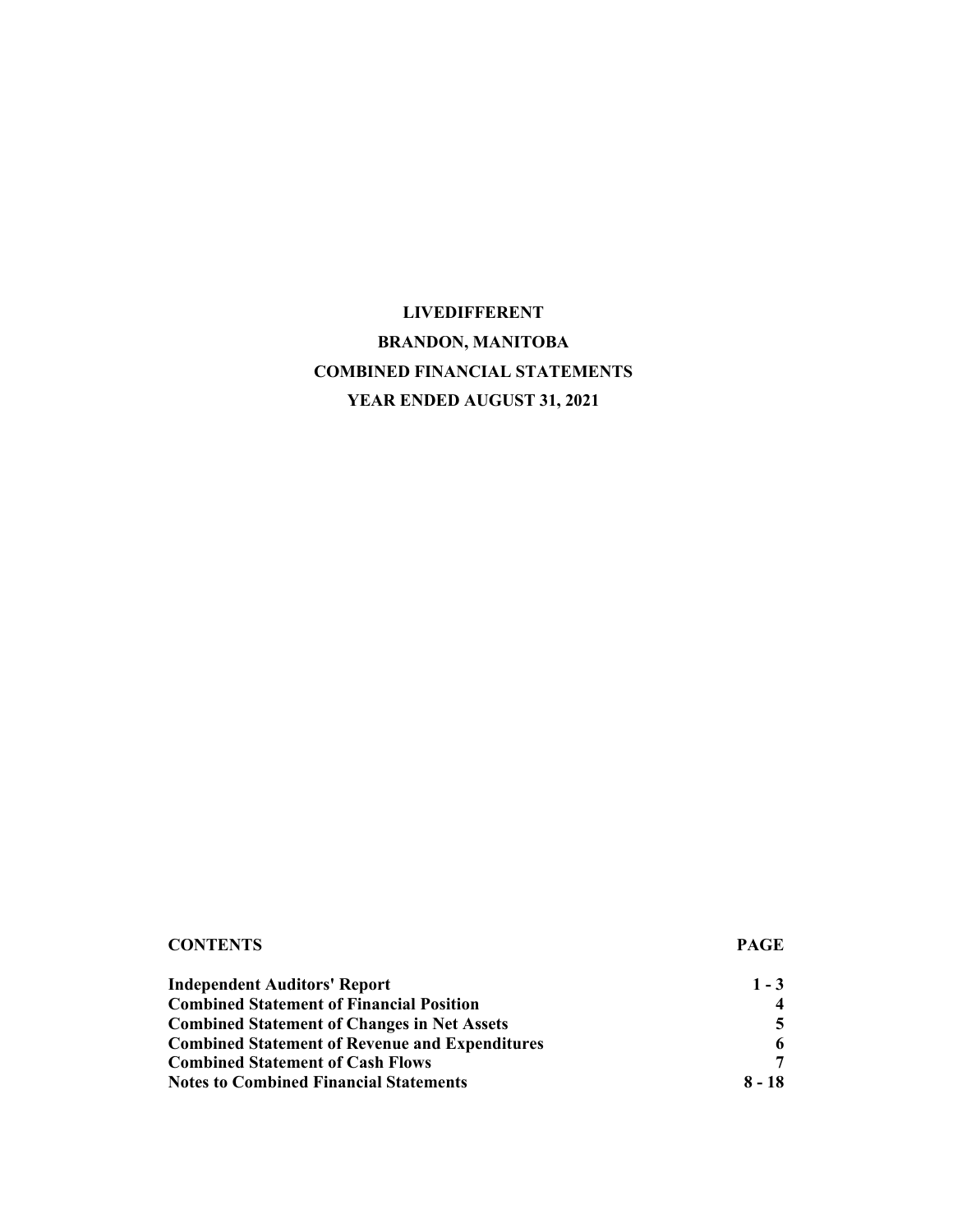

## **INDEPENDENT AUDITORS' REPORT**

To the Board of Directors of LiveDifferent

#### **Qualified Opinion**

We have audited the combined financial statements of LiveDifferent (the Organization), which comprise the combined statement of financial position as at August 31, 2021, and the combined statements of revenue and expenditures, changes in net assets and cash flows for the year then ended, and notes to the combined financial statements, including a summary of significant accounting policies.

In our opinion, except for the possible effects of the matter described in the Basis for Qualified Opinion section of our report, the accompanying combined financial statements present fairly, in all material respects, the financial position of the Organization as at August 31, 2021, and its results of operations and its cash flows for the year then ended in accordance with Canadian accounting standards for not for profit organizations.

#### **Basis for Qualified Opinion**

In common with many not for profit organizations, LiveDifferent derives revenue from donations the completeness of which is not susceptible to satisfactory audit verification. Accordingly, verification of these revenues was limited to the amounts recorded in the records of LiveDifferent. Therefore, we were not able to determine whether any adjustments might be necessary to donation revenue, excess (deficiency of) revenue over expenditures, and cash flows from operations for the years ended August 31, 2021 and 2020, current assets as at August 31, 2021 and 2020, and net assets as at September 1 and August 31 for both the 2021 and 2020 years. Our audit opinion on the combined financial statements for the year ended August 31, 2020 was modified accordingly because of the possible effects of this limitation in scope.

We conducted our audit in accordance with Canadian generally accepted auditing standards. Our responsibilities under those standards are further described in the *Auditors' Responsibilities for the Audit of the Combined Financial Statements* section of our report. We are independent of the Organization in accordance with the ethical requirements that are relevant to our audit of the combined financial statements in Canada, and we have fulfilled our other ethical responsibilities in accordance with these requirements. We believe that the audit evidence we have obtained is sufficient and appropriate to provide a basis for our qualified audit opinion.

## **Responsibilities of Management and Those Charged with Governance for the Combined Financial Statements**

Management is responsible for the preparation and fair presentation of the combined financial statements in accordance with Canadian accounting standards for not for profit organizations, and for such internal control as management determines is necessary to enable the preparation of combined financial statements that are free from material misstatement, whether due to fraud or error.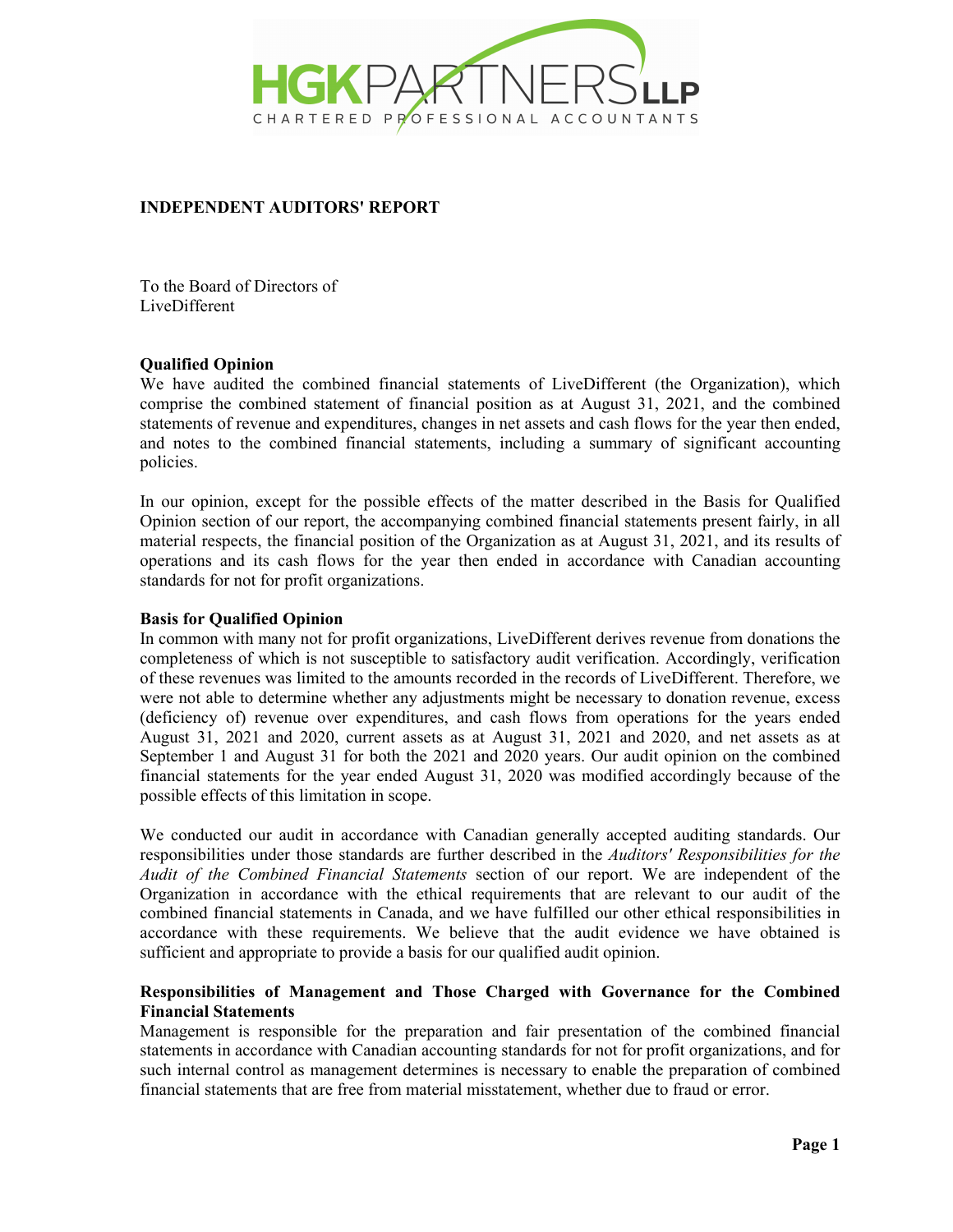In preparing the combined financial statements, management is responsible for assessing LiveDifferent's ability to continue as a going concern, disclosing, as applicable, matters related to going concern and using the going concern basis of accounting unless management either intends to liquidate the Organization or to cease operations, or has no realistic alternative but to do so.

Those charged with governance are responsible for overseeing LiveDifferent's financial reporting process.

#### **Auditors' Responsibilities for the Audit of the Combined Financial Statements**

Our objectives are to obtain reasonable assurance about whether the combined financial statements as a whole are free from material misstatement, whether due to fraud or error, and to issue an auditors' report that includes our opinion. Reasonable assurance is a high level of assurance, but is not a guarantee that an audit conducted in accordance with Canadian generally accepted auditing standards will always detect a material misstatement when it exists. Misstatements can arise from fraud or error and are considered material if, individually or in the aggregate, they could reasonably be expected to influence the economic decisions of users taken on the basis of these combined financial statements. As part of an audit in accordance with Canadian generally accepted auditing standards, we exercise professional judgment and maintain professional skepticism throughout the audit. We also:

• Identify and assess the risks of material misstatement of the combined financial statements, whether due to fraud or error, design and perform audit procedures responsive to those risks, and obtain audit evidence that is sufficient and appropriate to provide a basis for our opinion. The risk of not detecting a material misstatement resulting from fraud is higher than for one resulting from error, as fraud may involve collusion, forgery, intentional omissions, misrepresentations, or the override of internal control.

• Obtain an understanding of internal control relevant to the audit in order to design audit procedures that are appropriate in the circumstances, but not for the purpose of expressing an opinion on the effectiveness of the Organization's internal control.

• Evaluate the appropriateness of accounting policies used and the reasonableness of accounting estimates and related disclosures made by management.

• Conclude on the appropriateness of management's use of the going concern basis of accounting and, based on the audit evidence obtained, whether a material uncertainty exists related to events or conditions that may cast significant doubt on the Organization's ability to continue as a going concern. If we conclude that a material uncertainty exists, we are required to draw attention in our auditors' report to the related disclosures in the combined financial statements or, if such disclosures are inadequate, to modify our opinion. Our conclusions are based on the audit evidence obtained up to the date of our auditors' report. However, future events or conditions may cause the Organization to cease to continue as a going concern.

• Evaluate the overall presentation, structure and content of the combined financial statements, including the disclosures, and whether the combined financial statements represent the underlying transactions and events in a manner that achieves fair presentation.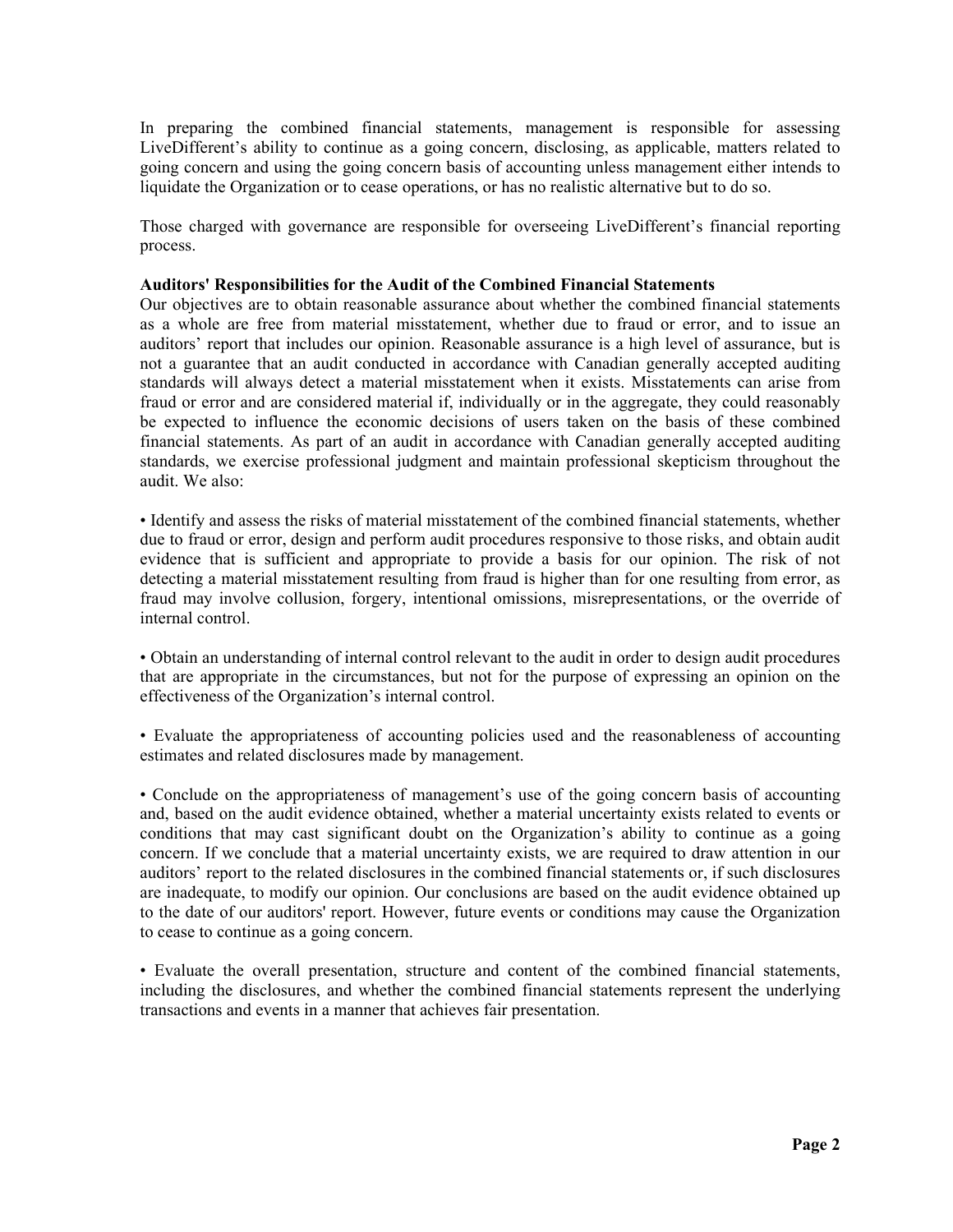We communicate with those charged with governance regarding, among other matters, the planned scope and timing of the audit and significant audit findings, including any significant deficiencies in internal control that we identify during our audit.

HAK Partners LLP

*HAMILTON, ONTARIO HGK PARTNERS LLP February 17, 2022 Chartered Professional Accountants Licensed Public Accountants*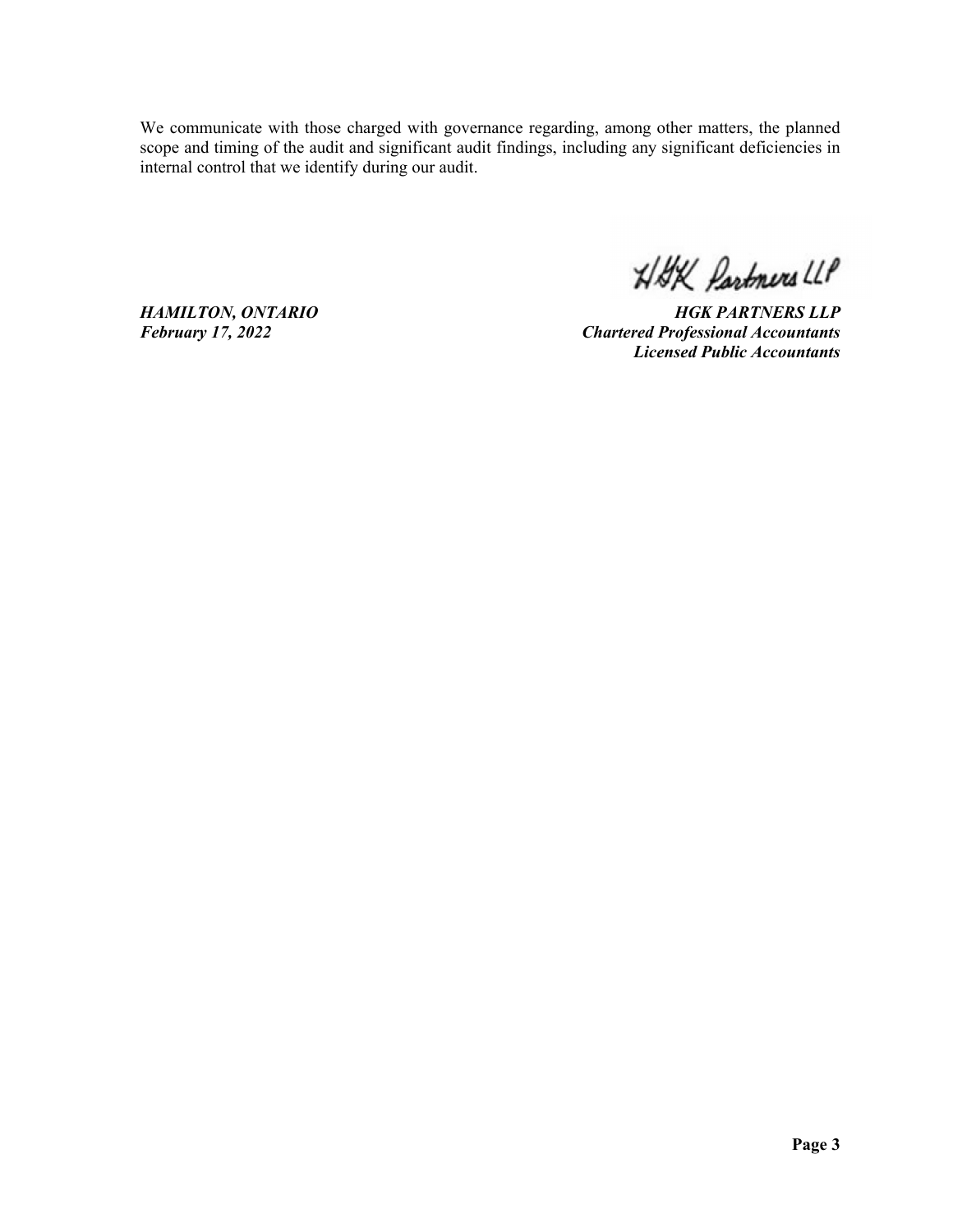# **LIVEDIFFERENT Combined Statement of Financial Position As at August 31, 2021**

 $\equiv$ 

|                                                                                                                                                                                            |          |    | 2021                                                       |              | 2020                                                                      |
|--------------------------------------------------------------------------------------------------------------------------------------------------------------------------------------------|----------|----|------------------------------------------------------------|--------------|---------------------------------------------------------------------------|
| <b>ASSETS</b><br><b>Current</b><br>Cash (Note 2)<br>Accounts receivable (Note 3)<br>Interest receivable<br>Note receivable - current portion (Note 4)<br>Inventory<br>Prepaid expenditures |          | \$ | 327,080<br>170,602<br>3,025<br>46,542<br>77,769<br>625,018 | \$           | 1,280,661<br>201,711<br>15,709<br>12,000<br>28,675<br>98,325<br>1,637,081 |
| Note receivable (Note 4)<br>Capital assets (Note 5)<br>Intangible assets (Note 6)                                                                                                          |          | \$ | 2,434,468<br>444,755<br>2,879,223<br>3,504,241             | S            | 1,404<br>1,545,979<br>161,943<br>1,709,326<br>3,346,407                   |
| <b>LIABILITIES</b><br><b>Current</b><br>Accounts payable and accrued liabilities (Note 8)<br>Deferred revenue (Note 9)<br>Current portion of capital leases payable (Note 11)              |          | \$ | 293,394<br>463,070<br>63,434<br>819,898                    | \$           | 227,350<br>643,467<br>60,200<br>931,017                                   |
| CEBA loan (Note 10)<br>Deferred capital contributions (Note 9)<br>Capital leases payable (Note 11)                                                                                         |          |    | 40,000<br>2,385,276<br>170,324<br>2,595,600<br>3,415,498   |              | 2,265,663<br>233,754<br>2,499,417<br>3,430,434                            |
| <b>NET ASSETS</b><br>Unrestricted net assets (deficiency)<br>Commitments (Note 16)                                                                                                         |          | S  | 88,743<br>3,504,241                                        | $\mathbb{S}$ | (84,027)<br>3,346,407                                                     |
| On behalf of the Board:                                                                                                                                                                    | Director |    |                                                            |              |                                                                           |

Director

Director

*(See Accompanying Notes)*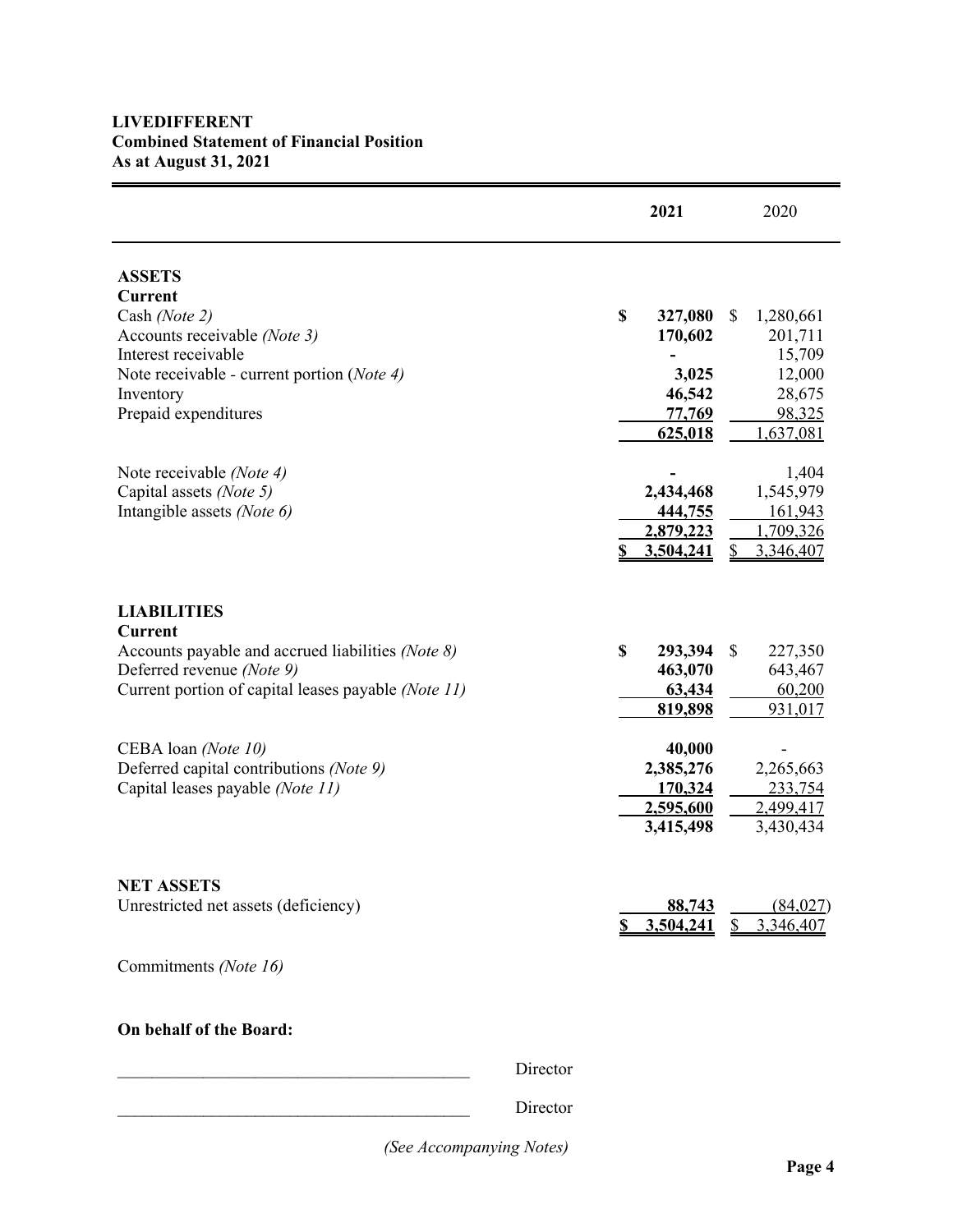# **LIVEDIFFERENT Combined Statement of Changes in Net Assets Year Ended August 31, 2021**

|                                         | <b>Unrestricted</b><br><b>Net Assets</b><br>(Deficiency) |           |
|-----------------------------------------|----------------------------------------------------------|-----------|
|                                         |                                                          | 2021      |
| Balance, beginning of year              | \$                                                       | (84, 027) |
| Excess of revenue over expenditures     |                                                          | 172,770   |
| Balance, end of year                    |                                                          | 88,743    |
|                                         |                                                          |           |
|                                         |                                                          |           |
|                                         |                                                          | 2020      |
| Balance, beginning of year              | \$                                                       | 113,019   |
| Deficiency of revenue over expenditures |                                                          | (197,046) |
| Balance, end of year                    | S                                                        | (84,027)  |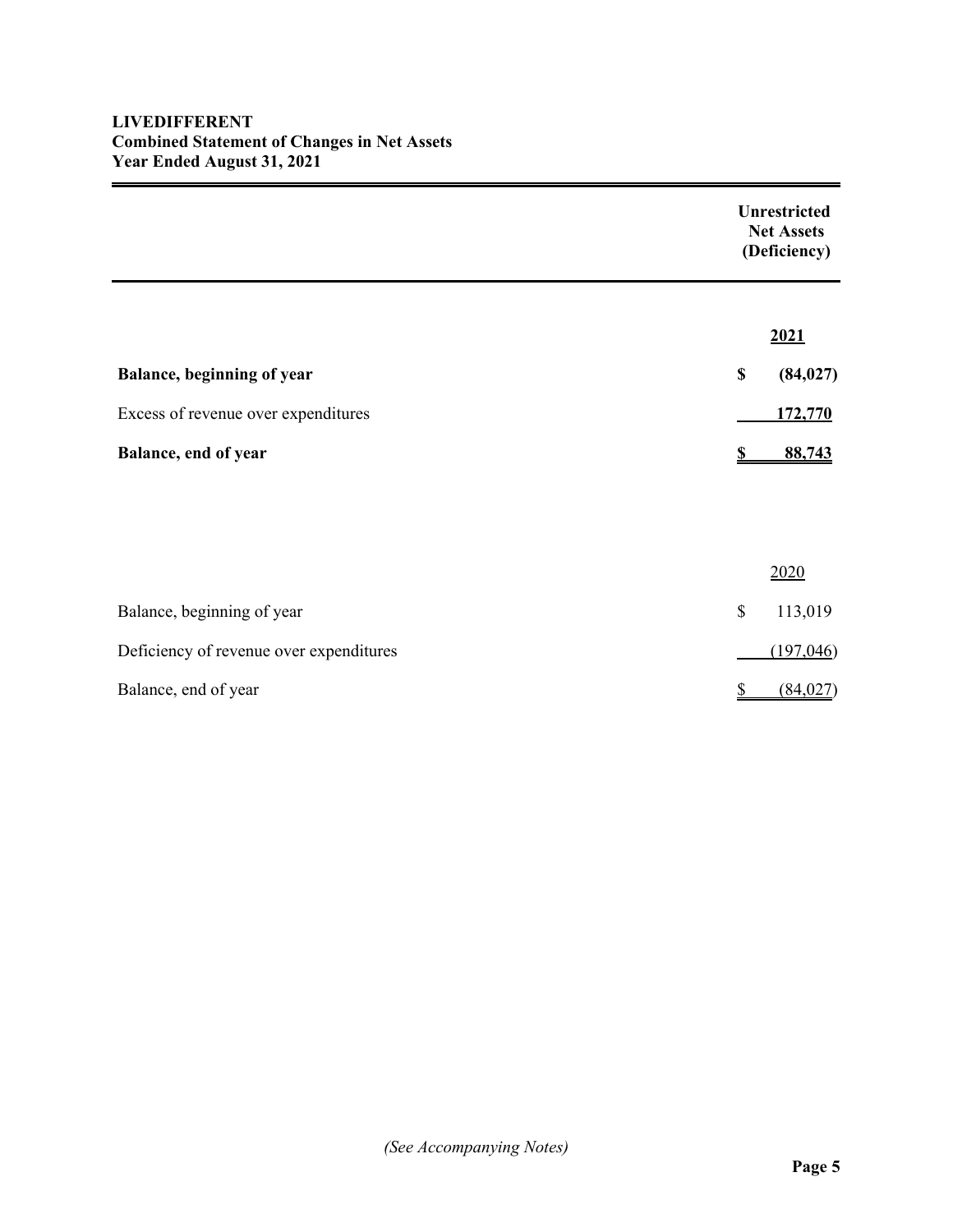# **LIVEDIFFERENT Combined Statement of Revenue and Expenditures Year Ended August 31, 2021**

|                                                                | 2021         | 2020          |
|----------------------------------------------------------------|--------------|---------------|
|                                                                |              |               |
| Revenue                                                        |              |               |
| School presentation/assembly program fees                      | \$<br>83,475 | \$<br>172,702 |
| LiveDifferent Builds program fees                              | 9,039        | 83,496        |
| LiveDifferent Academy program fees                             |              | 23,665        |
| Federal government wage subsidy (Note 3)                       | 471,791      | 394,349       |
| Federal government - forgivable portion of CEBA loan (Note 10) | 20,000       |               |
| Donations (Note 12)                                            | 1,367,071    | 1,808,699     |
| Fundraising and other (Note 13)                                | 36,449       | 85,610        |
| Other grant revenue                                            | 18,436       | 56,877        |
|                                                                | 2,006,261    | 2,625,398     |
| <b>Expenditures</b> (Note 14)<br>Programs                      |              |               |
| LiveDifferent Builds (Note 15)                                 | 487,551      | 968,081       |
| LiveDifferent Academy                                          | 11,828       | 42,064        |
| Presentations/school assemblies (Note 11)                      | 566,725      | 907,445       |
| LiveDifferent projects                                         | 449,805      | 322,935       |
| Other projects                                                 | 18,436       | 56,877        |
|                                                                | 1,534,345    | 2,297,402     |
| Management and general (Note 5)                                | 203,612      | 273,518       |
| Fundraising                                                    | 95,534       | 251,524       |
|                                                                | 1,833,491    | 2,822,444     |

| <b>EACESS (DEFICIERCY) OF REVERUE OVER</b> |         |           |
|--------------------------------------------|---------|-----------|
| <b>EXPENDITURES</b>                        | 172,770 | (197.046) |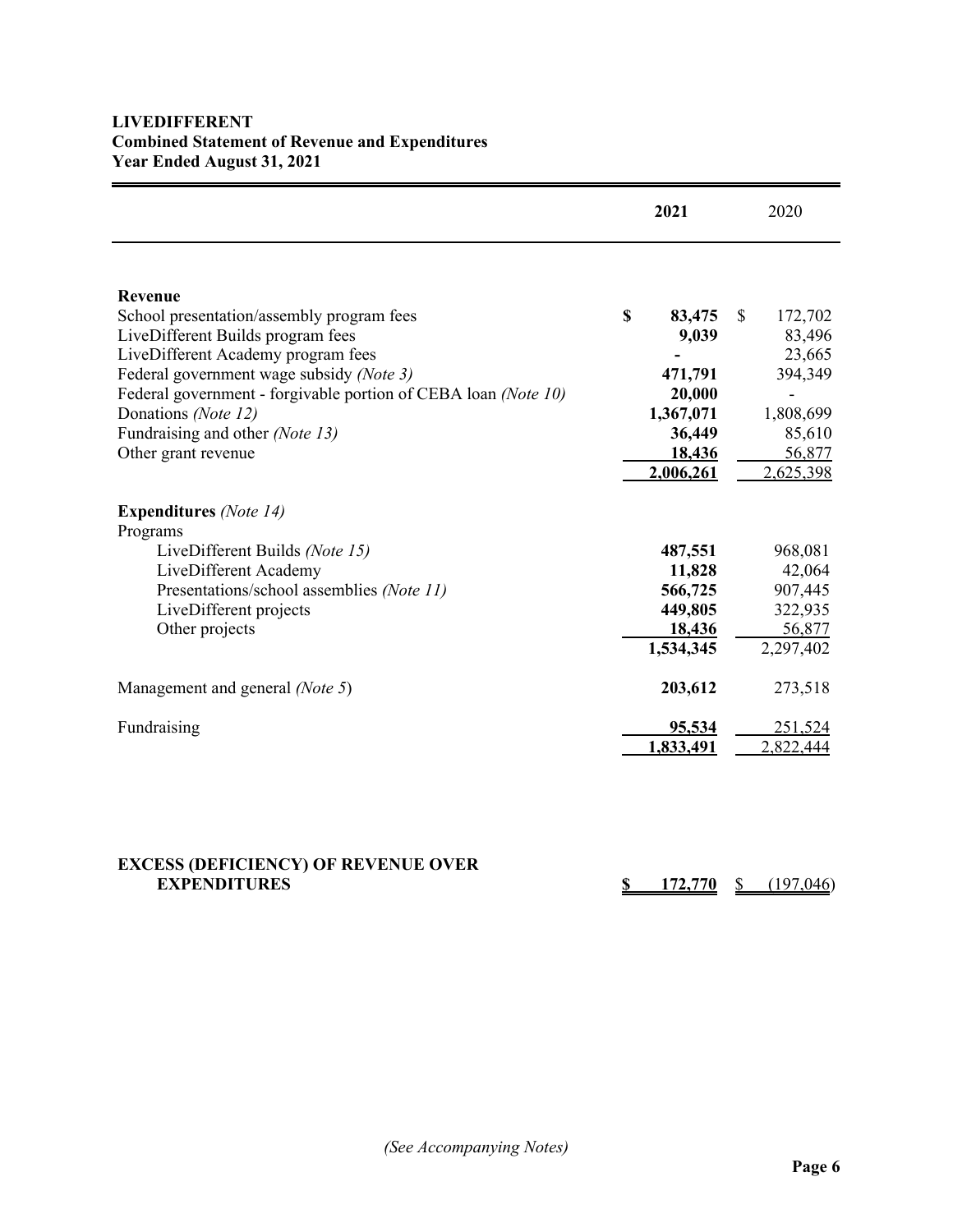|                                                                                                                |    | 2021                         |    | 2020                 |
|----------------------------------------------------------------------------------------------------------------|----|------------------------------|----|----------------------|
|                                                                                                                |    |                              |    |                      |
| <b>OPERATING ACTIVITIES</b>                                                                                    |    |                              |    |                      |
| Excess (deficiency of) revenue over expenditures<br>Expenditures not requiring a cash outlay:                  | \$ | 172,770                      | \$ | (197,046)            |
| Amortization                                                                                                   |    | 95,292                       |    | 65,396               |
| Gain on disposal of capital assets                                                                             |    | (12,599)                     |    | (15,561)             |
| Forgiveable portion of CEBA loan                                                                               |    | (20,000)                     |    |                      |
|                                                                                                                |    | 235,463                      |    | (147,211)            |
| (Increase) decrease in accounts receivable                                                                     |    | 31,109                       |    | (84, 057)            |
| (Increase) decrease in interest receivable                                                                     |    | 15,709                       |    | (15,709)             |
| (Increase) decrease in inventory - materials                                                                   |    | (17, 867)                    |    | (12, 654)            |
| (Increase) decrease in prepaid expenditures<br>Increase (decrease) in accounts payable and accrued liabilities |    | 20,557<br>66,044             |    | 20,543<br>(8,502)    |
| Increase (decrease) in deferred revenue                                                                        |    | (180, 397)                   |    | 389,591              |
|                                                                                                                |    | (64, 845)                    |    | 289,212              |
| Net cash provided by (used for) operating activities                                                           |    | 170,618                      |    | 142,001              |
| <b>INVESTING ACTIVITIES</b>                                                                                    |    |                              |    |                      |
| Issue of note receivable                                                                                       |    | (1, 430)                     |    |                      |
| Proceeds on repayment of note receivable                                                                       |    | 11,809                       |    | 12,000               |
| Acquisition of capital assets                                                                                  |    | (985, 668)                   |    | (719, 829)           |
| Acquisition of intangible assets                                                                               |    | (282, 811)                   |    | (161, 943)           |
| Proceeds on disposition of capital assets<br>Net cash provided by (used for) investing activities              |    | <u>14,485</u><br>(1,243,615) |    | 64,038<br>(805, 734) |
|                                                                                                                |    |                              |    |                      |
| <b>FINANCING ACTIVITIES</b><br>Issue of CEBA loan                                                              |    | 60,000                       |    |                      |
| Repayment of capital leases payable                                                                            |    | (60, 197)                    |    | (100,999)            |
| Contributions restricted for capital asset and intangible asset purchases                                      |    | <u>119,613</u>               |    | 480,042              |
| Net cash provided by (used for) financing activities                                                           |    | <u>119,416</u>               |    | 379,043              |
| Increase (decrease) in cash                                                                                    |    | (953, 581)                   |    | (284, 690)           |
| Cash, beginning of year                                                                                        |    | 1,280,661                    |    | <u>1,565,351</u>     |
| Cash, end of year                                                                                              |    | <u>327,080</u>               | Ÿ. | 1,280,661            |
| Non-cash financing and investing activity:<br>Vehicles and computer equipment financed by capital leases       |    |                              |    | 364,598              |
|                                                                                                                | S. |                              | \$ |                      |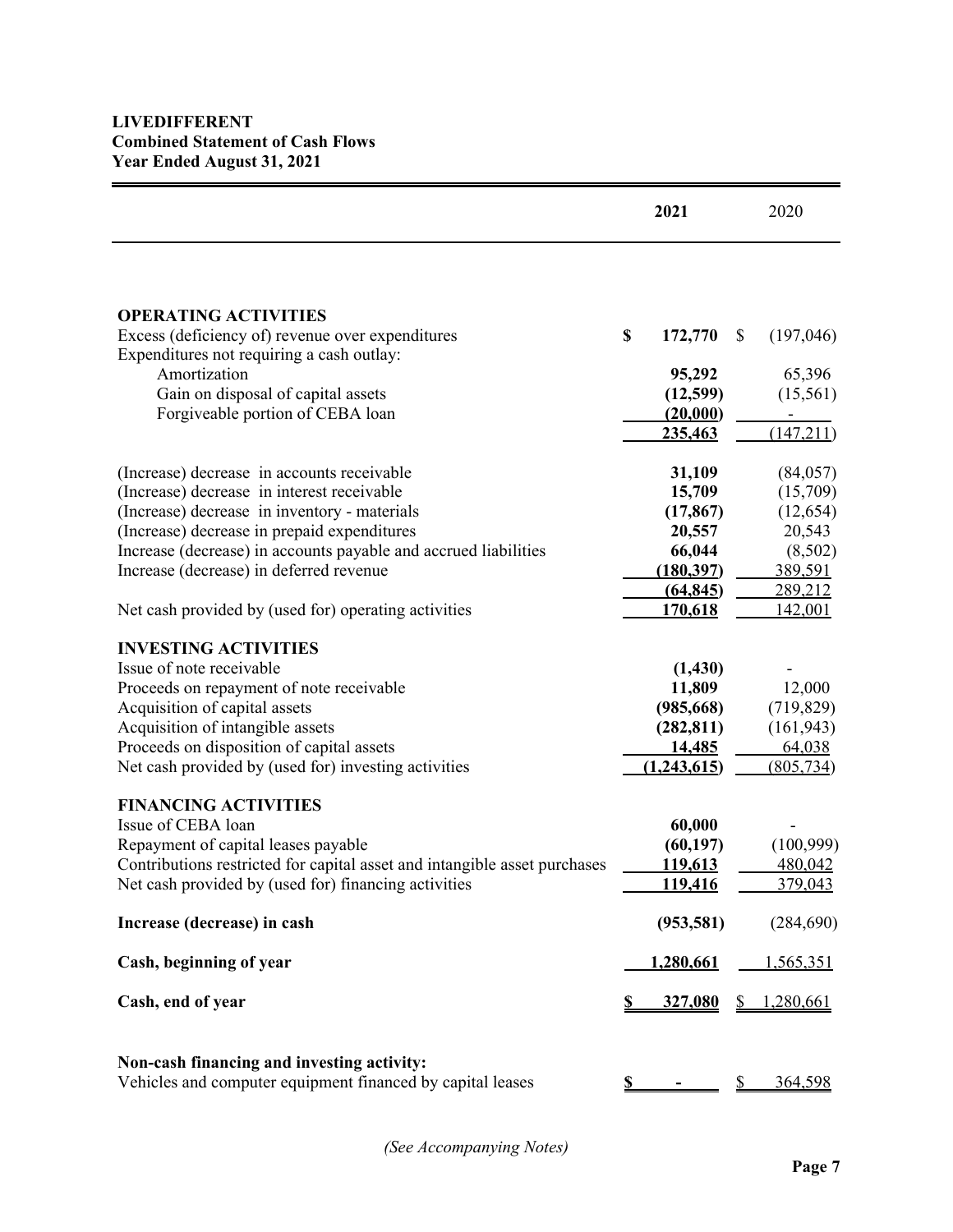LiveDifferent has been a registered charity since 2000, incorporated by letters patent under Part II of the Canada Corporations Act, without share capital, on February 15, 2005. Supplementary Letters Patent were registered on January 24, 2012 changing the name of the organization to LiveDifferent and the organization was continued under The Canada Not-for-profit Corporations Act, on October 10, 2014. As a result of its charitable status, it is exempt from the payment of income taxes under Section 149 (1)(f) of the Income Tax Act (Canada).

Amor, Esperanza, Cambio, A.C., a civil association registered with the government of Mexico in November, 2013, was created by LiveDifferent in order to purchase a house in Mexico and open a bank account to enable LiveDifferent to carry out its various charitable activities or projects outside Canada. It is controlled by LiveDifferent as the majority of Board members are also Board members of LiveDifferent and it is entirely managed by staff of LiveDifferent.

LiveDifferent exists to empower and engage youth in a lifestyle of compassion and service. They have trained teams doing engaging, multimedia school motivational presentations, giving a life changing message of hope to hundreds of thousands of students each school year. Additionally, their LiveDifferent Builds program has thousands of students travelling to developing nations to do tangible humanitarian work, primarily building homes for families in need of basic shelter. Their LiveDifferent Academy provides recent high school graduates with a life directing three month mentorship, travel and social justice program.

# **1. SIGNIFICANT ACCOUNTING POLICIES**

These combined financial statements were prepared in accordance with Canadian accounting standards for not for profit organizations and include the following significant accounting policies:

## **(a) Financial Instruments**

## **(i) Measurement of Financial Instruments**

The organization initially measures its financial assets and liabilities at fair value, except for certain non-arm's length transactions that are measured at the carrying amount or exchange amount, as appropriate. The organization subsequently measures all of its financial assets and liabilities at amortized cost. Changes in fair value are recognized in excess (deficiency of) revenue over expenditures. Financial assets measured at amortized cost include cash, accounts receivable and note receivable. Financial liabilities measured at amortized cost include accounts payable and accrued liabilities and CEBA loan.

## **(ii) Impairment**

Financial assets measured at cost are tested for impairment when there are indicators of impairment. The amount of the write down is recognized in excess (deficiency of) revenue over expenditures. The previously recognized impairment loss may be reversed to the extent of the improvement, directly or by adjusting the allowance account, provided it is no greater than the amount that would have been reported at the date of the reversal had the impairment not been recognized previously. The amount of the reversal is recognized in excess (deficiency of) revenue over expenditures.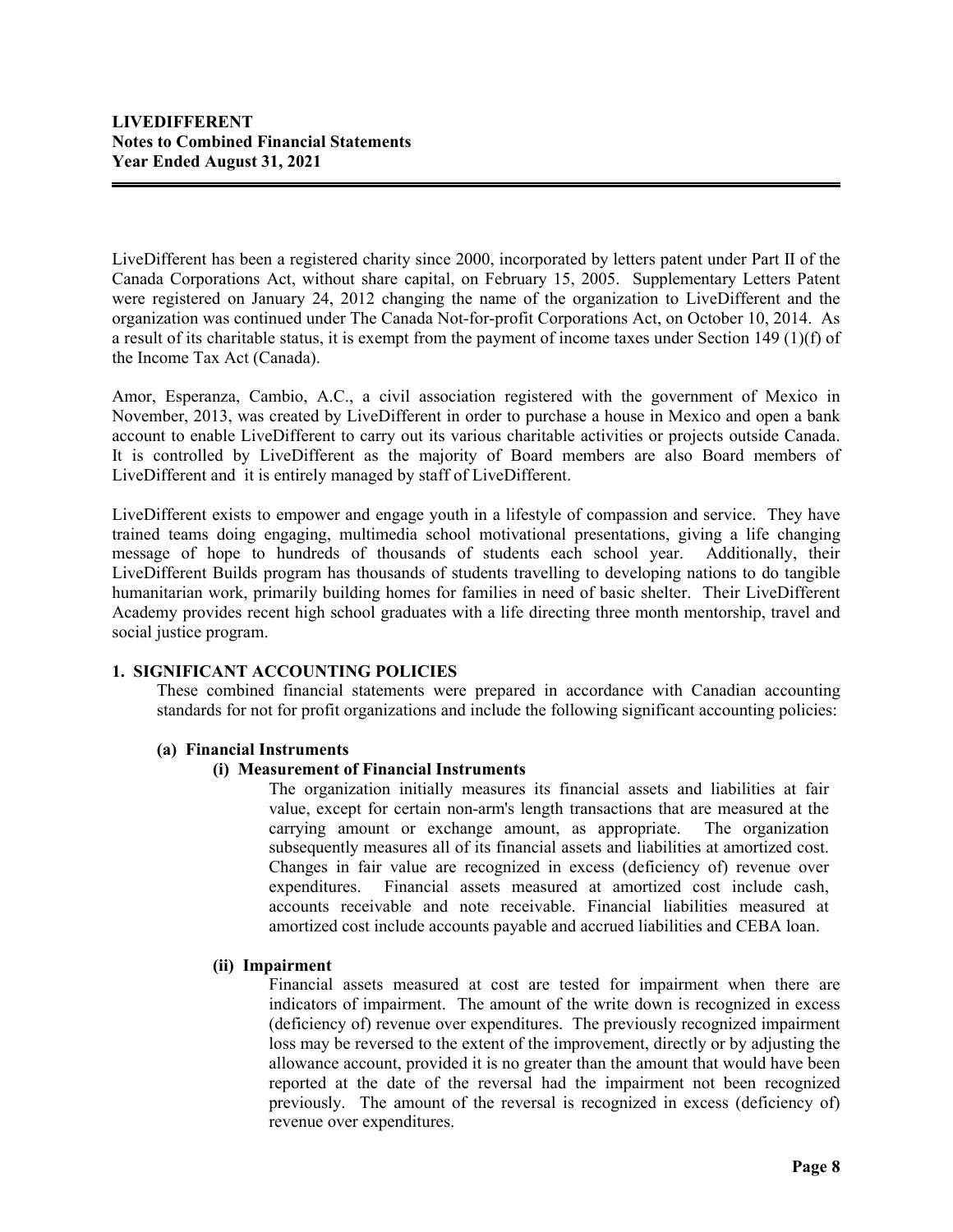# **1. SIGNIFICANT ACCOUNTING POLICIES (Continued)**

# **(a) Financial Instruments (Continued)**

#### **(iii) Transaction Costs**

The organization recognizes its transaction costs in excess (deficiency of) revenue over expenditures in the period incurred. However, financial instruments that will not be subsequently measured at fair value are adjusted by the transaction costs that are directly attributable to their origination, issuance or assumption.

#### **(b) Inventory**

Inventory of merchandise held for sale is valued at the lower of weighted average cost and net realizable value. Net realizable value is the estimated selling price in the ordinary course of business, less estimated selling expenses.Inventory distributed to the public at no charge or nominal charge during special events is carried at the lower of cost and current replacement cost.

#### **(c) Capital Assets**

Purchased capital assets are recorded at cost. Contributed capital assets are recorded at fair value at the date of contribution. Betterments which extend the estimated life of an asset are capitalized.

The organization records amortization on its assets on a straight line basis over the estimated useful life of the assets, based on the following years of useful life:

| House                          |            | $-25$ years    |
|--------------------------------|------------|----------------|
| <b>Vehicles</b>                |            | $-3 - 5$ years |
| Office furniture and equipment | $\sim 100$ | 5 years        |
| Computer equipment             |            | 3 years        |

## **(d) Intangible Assets**

Intangible assets developed internally are initially recognized if they meet the recognition criteria. Internally generated website development includes the costs incurred for the transactional section of the website developed to help the organization generate revenue or to be used in the provision of services by the organization. Subsequent to initial recognition, intangible assets are accounted for at cost less accumulated amortization and accumulated impairment losses.

Costs are amortized on a straight line basis, over the following years of useful life:

| Wesbsite development | $\overline{\phantom{0}}$ | 3 years |
|----------------------|--------------------------|---------|
| Software application | $\overline{\phantom{0}}$ | 3 years |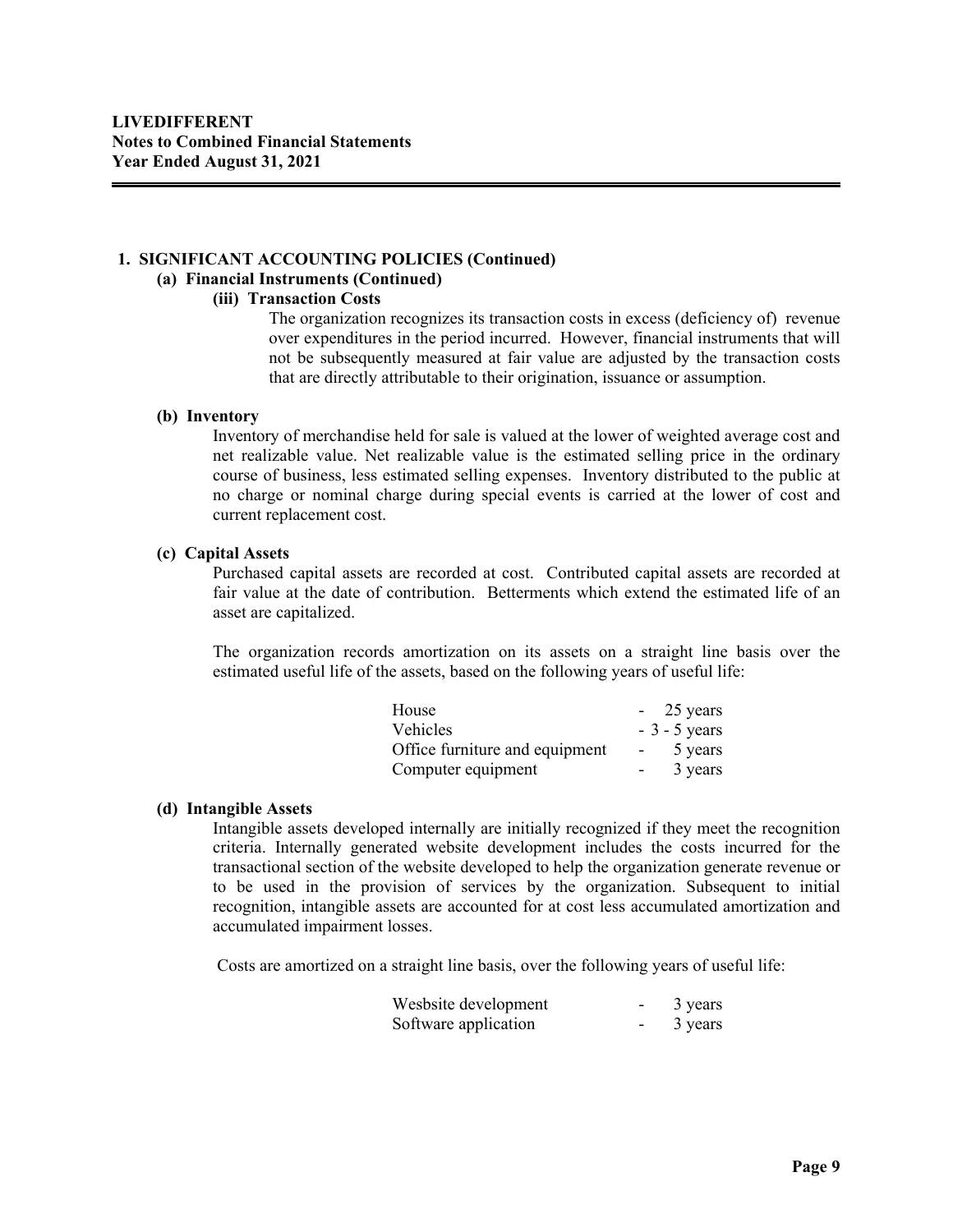#### **1. SIGNIFICANT ACCOUNTING POLICIES (Continued)**

#### **(d) Intangible Assets (Continued)**

The organization reviews, for impairment, the carrying value of capital assets and intangible assets whenever events or changes in circumstances indicate that a cost incurred to acquire or develop an asset does not provide future service potential to the organization. If such conditions exist, an impairment loss is measured at the amount by which the carrying amount of the asset exceeds its residual value.

#### **(e) Assets Under Capital Leases**

Assets under capital leases are accounted for at the lower of the fair value of the leased asset and the present value of the minimum lease payments. Amortization is based on the straight-line basis over the lower of the estimated useful life of the assets and the lease term as indicated.

| <b>Vehicles</b>    | $-3 - 5$ years |
|--------------------|----------------|
| Computer equipment | 3 years        |

#### **(f) Obligations Under Capital Leases**

Leases meeting certain criteria are accounted for as capital leases. The imputed interest is charged against income and the capitalized value is amortized on a straight-line basis over its estimated useful life or the term of the lease. Obligations under capital leases are reduced by rental payments net of imputed interest. All other leases are accounted for as operating leases with rental payments expensed as incurred.

## **(g) Revenue Recognition**

The organization follows the deferral method of accounting for contributions. Externally restricted contributions are recognized as revenue in the year in which the related expenditures are incurred. Contributions externally restricted for capital assets and intangible assets are deferred and amortized on the same basis as the related capital or intangible asset. Unrestricted contributions are recognized as revenue when received or receivable if the amount can be reasonably estimated and collection is reasonably assured.

Grants towards current expenditures, including salaries, are recognized as revenue in the period during which these expenditures are incurred, provided there is reasonable assurance that the organization has complied and will continue to comply with all the conditions of the assistance.

Fees related to school programs and other programs are recognized as revenue when the services related to the assembly or program are performed and collection is reasonably assured.

Fees related to LiveDifferent Builds program are recognized as revenue once the participant has completed all aspects of the program and collection is reasonably assured. Fundraising and other revenue and interest revenue are recognized as revenue when earned.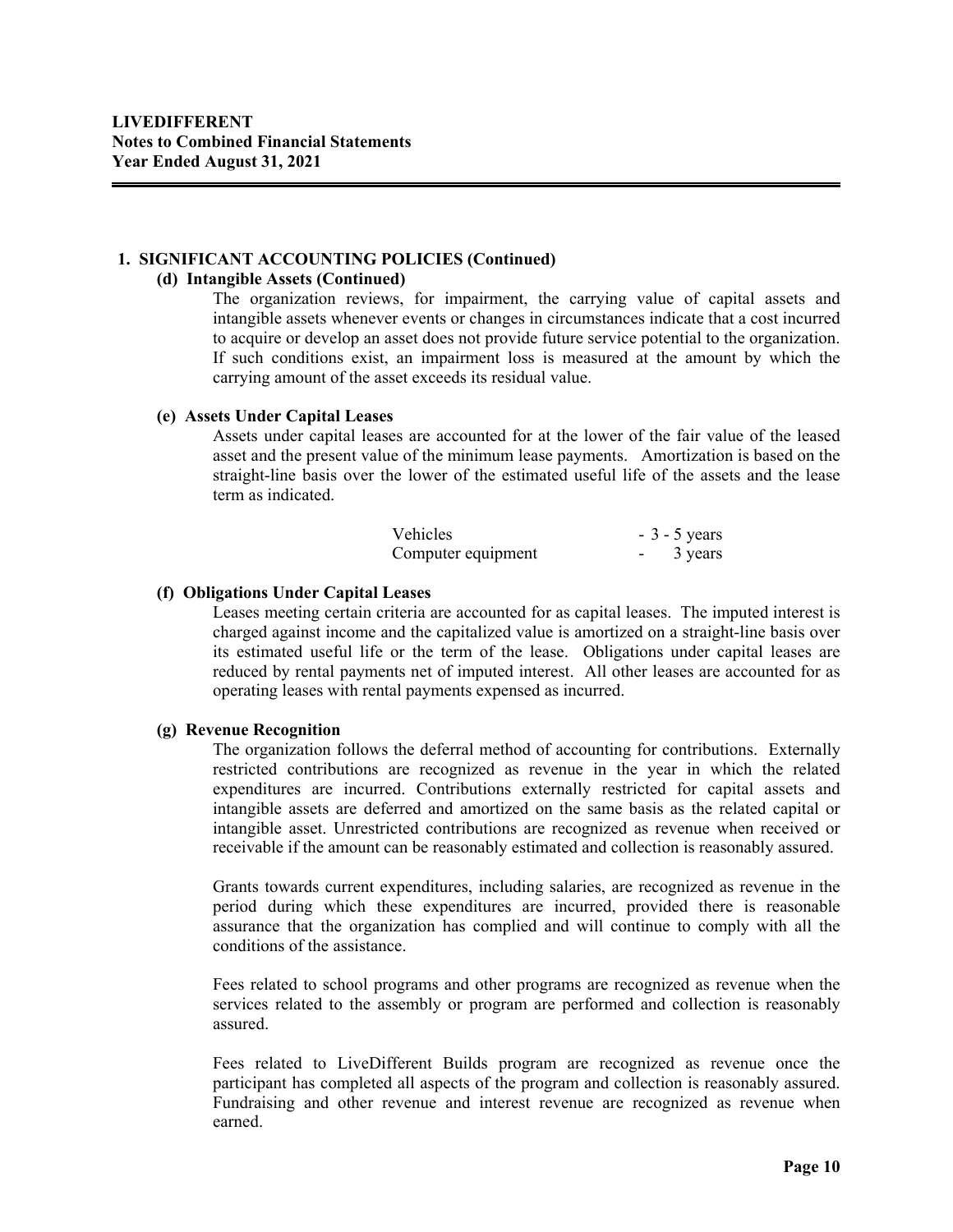#### **1. SIGNIFICANT ACCOUNTING POLICIES (Continued)**

#### **(h) Asset and Service Contributions**

Volunteers contribute a significant amount of time each year to assist the organization in carrying out its programs and services. Because of the difficulty in determining their fair value, contributed services are not recognized in these combined financial statements.

Contributions of assets, supplies and services that would otherwise have been purchased, are recorded at fair value at the date of contribution, providing a fair value can be reasonably determined.

#### **(i) Foreign Currency Translation**

Monetary assets and liabilities denominated in foreign currency are translated into Canadian dollars at the exchange rate prevailing at the combined statement of financial position date. Non-monetary items are translated at the rate in effect at the time the asset was acquired or the liability was realized. Revenue and expenditures are translated at the rate prevailing at the time of the transaction.

#### **(j) Government Assistance**

The organization recognizes government assistance when there is reasonable assurance that it will comply with the conditions required to qualify for the assistance, and that the assistance will be received.

## **(k) Allocated Expenditures**

Expenditures are classified and reported as programs, management and general, and fundraising expenditures based on the level of benefit received by each function. For employees who perform a combination of program, management and general, and fundraising, their wages and benefits and other payroll related costs are allocated based on the percentage of time dedicated to the activity.

## **(l) Use of Estimates**

The preparation of combined financial statements in conformity with Canadian accounting standards for not for profit organizations requires management to make estimates and assumptions that affect the reported amounts of assets and liabilities, disclosure of contingent assets and liabilities as of the date of the combined financial statements and the reported amounts of revenue and expenditures during the reporting period. Key estimates include the useful life, amortization and impairment of capital and intangible assets and the related recognition of deferred capital contributions. These estimates are reviewed periodically and, as adjustments become necessary, they are reported in the period in which they become known.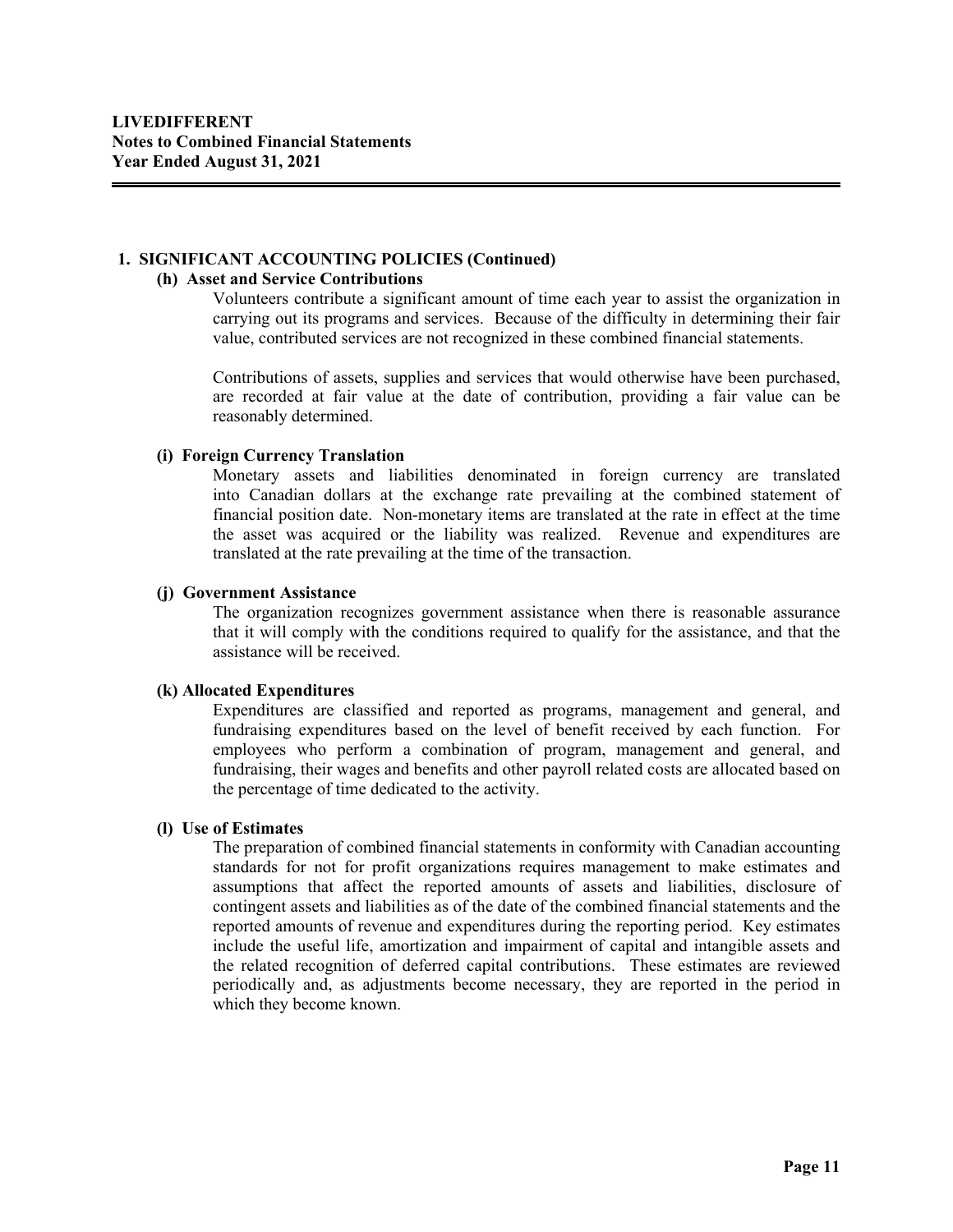# **2. CASH**

|                                   |   | 2021    |              | 2020      |
|-----------------------------------|---|---------|--------------|-----------|
| Cash                              | S | 327,080 | <sup>S</sup> | 586,863   |
| Cash - high yield savings account |   |         |              | 693,798   |
|                                   |   | 327,080 |              | 1,280,661 |

The high yield savings account bears interest on an escalating tiered basis for which at year end was an average of .80% (2020 - 1.40%).

## **3. ACCOUNTS RECEIVABLE**

|                                        |   | $-0 - 1$ | ⊷∽      |
|----------------------------------------|---|----------|---------|
| Program receivables                    | S | 56,407   | 49,751  |
| Federal government wage subsidy        |   | 76,583   | 132,837 |
| Harmonized Sales Tax (HST) recoverable |   | 20,281   | 18,758  |
| Other                                  |   | 17,331   | 365     |
|                                        |   | 170.602  | 201.711 |

The organization received subsidies under the Canada Emergency Wage Subsidy (CEWS) for the subsidization of employee wages due to COVID-19. The measurement of CEWS receivable is subject to uncertainty as the CEWS legislation required interpretations by management and the claims are subject to review and possible adjustment by the relevant authorities.

# **4. NOTE RECEIVABLE**

The note receivable is from an employee of the organization and is due October 1, 2021 with monthly payments of \$1,000 beginning April, 2017. It is unsecured and non-interest bearing.

**2021** 2020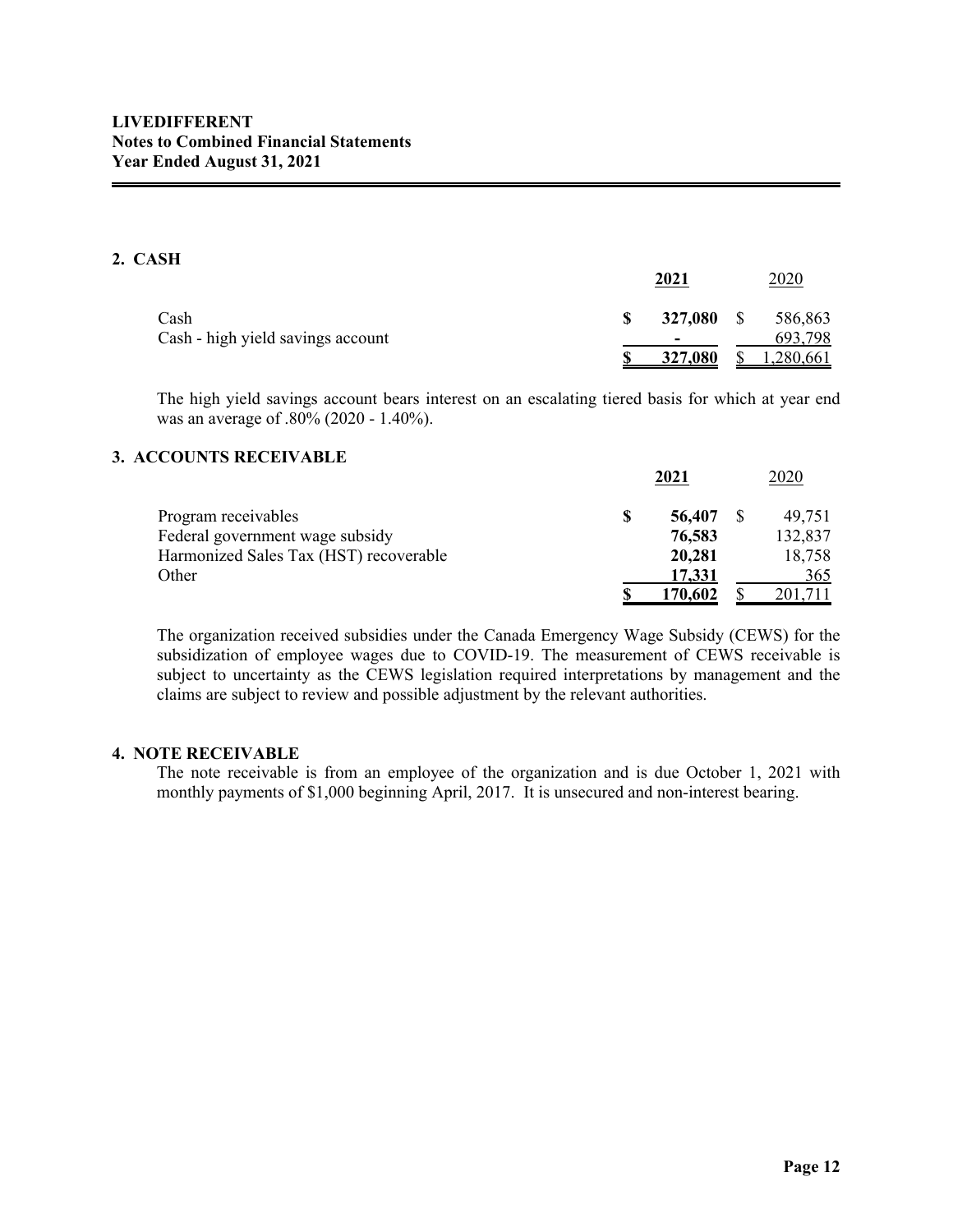## **LIVEDIFFERENT Notes to Combined Financial Statements Year Ended August 31, 2021**

## **5. CAPITAL ASSETS**

|                                |                                     |           |            | 2021    |              | 2020         |
|--------------------------------|-------------------------------------|-----------|------------|---------|--------------|--------------|
|                                | Accumulated<br>Amortization<br>Cost |           | <b>Net</b> |         | Net          |              |
| Land - Freedom Village         | \$                                  | 65,263    | S          |         | \$<br>65,263 | \$<br>65,263 |
| House                          |                                     | 123,187   |            | 45,663  | 77,524       | 147,714      |
| Building under construction -  |                                     |           |            |         |              |              |
| Freedom Village                |                                     | 1,989,939 |            |         | 1,989,939    | 945,471      |
| Vehicles                       |                                     | 112,229   |            | 72,816  | 39,413       | 44,148       |
| Vehicles under capital lease   |                                     | 351,137   |            | 106,156 | 244,981      | 312,027      |
| Office furniture and equipment |                                     | 26,072    |            | 24,619  | 1,453        | 4,492        |
| Computer equipment             |                                     | 35,323    |            | 24,289  | 11,034       | 17,516       |
| Computer equipment under       |                                     |           |            |         |              |              |
| capital lease                  |                                     | 13,461    |            | 8,600   | 4,861        | 9,348        |
|                                |                                     | 2,716,611 |            | 282,143 | 2,434,468    | 1,545,979    |

Amortization expense for the fiscal year ended August 31, 2021 was \$95,292 (2020 - \$65,396) and is included in management and general on the combined statement of revenue and expenditures.

A vehicle under capital lease was purchased for \$24,935 and sold during the prior year.

## **6. INTANGIBLE ASSETS**

|                      |                                                   |      | 2021 |  |         |  | 2020    |
|----------------------|---------------------------------------------------|------|------|--|---------|--|---------|
|                      | Accumulated<br><b>Net</b><br>Amortization<br>Cost |      |      |  | Net     |  |         |
| Website development  | 112,466                                           | - \$ |      |  | 112,466 |  | 111,124 |
| Software application | 332,289                                           |      |      |  | 332,289 |  | 50,819  |
|                      | 444.755                                           |      |      |  | 444,755 |  | 161.943 |

The website and software application are still under development as at August 31, 2021.

## **7. CREDIT FACILITY**

The organization has a revolving demand credit facility with a \$200,000 limit of which \$200,000 (2020 - \$200,000) was unused at year end. Interest is calculated at bank prime rate plus 2% per annum and is payable monthly. The security for this operating line includes a general security agreement with first ranking security on all personal property of the organization and a nonrevolving lease facility fully drawn in the amount of \$23,485 and a revolving lease line of credit in the amount of \$500,000. Leases are governed by the credit facility agreement and separate lease agreements for which the terms of the separate agreements will take precedence. As at August 31, 2021 three truck leases were entered into under this credit facility as disclosed in *(Note 11)*.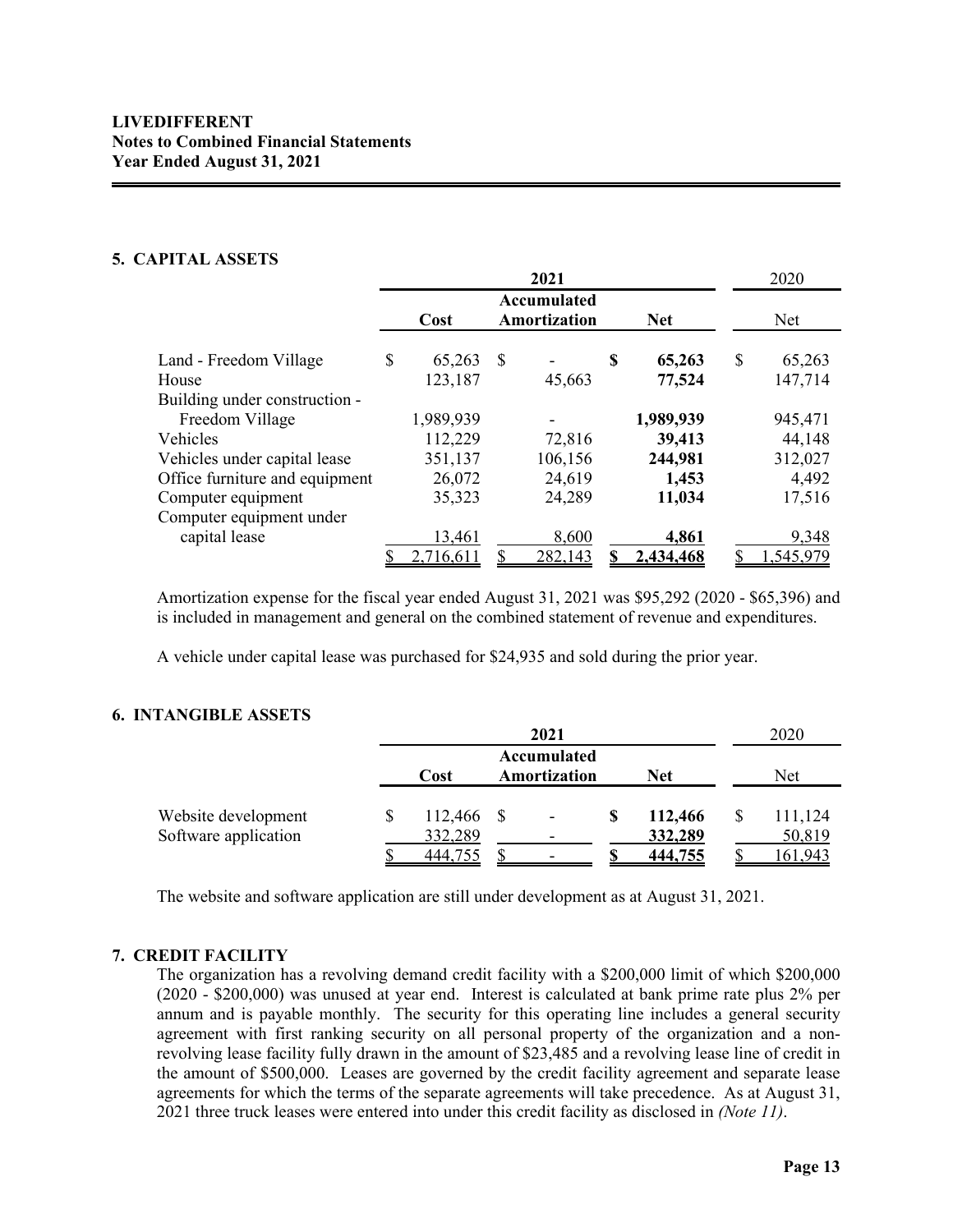#### **8. ACCOUNTS PAYABLE AND ACCRUED LIABILITIES**

|                                | 2021                 | 2020      |
|--------------------------------|----------------------|-----------|
| Accounts payable and accruals  | $\frac{\$}{261,123}$ | \$195,159 |
| Government remittances payable | 32,271               | 32,191    |
|                                | 293,394              | 227,350   |

#### **9. DEFERRED REVENUE**

Deferred revenue represents the unexpended portion of designated contributions including grants received that are related to expenditures for subsequent periods as well as monies received for fundraising events scheduled for the next fiscal year.

Changes in the deferred revenue balances are as follows:

|                                                                   | 2021       | <u> 2020</u> |
|-------------------------------------------------------------------|------------|--------------|
| Deferred revenue, beginning of year                               | 643,467    | 253,876      |
| Contributions received for the year related to the following year | 224,576    | 745.904      |
| Recognized as revenue during the year                             | (404, 973) | (356,313)    |
| Balance, end of year                                              | 463.070    | 643,467      |

Deferred capital contributions represent the unamortized amount of donations and grants received and spent for the purchase of capital assets and intangible assets. The amortization of deferred capital contributions is recorded as revenue in the combined statement of revenue and expenditures. The changes in the deferred capital contributions balance are as follows:

|                                                                | 2021                                          | 2020      |
|----------------------------------------------------------------|-----------------------------------------------|-----------|
| Balance, beginning of year                                     | $\textbf{S}$ 2,265,663 $\textbf{S}$ 1,785,621 |           |
| Contributions received restricted for Freedom Village building |                                               |           |
| and website development and software application               | 119,613                                       | 480,042   |
| Balance, end of year                                           | 2,385,276                                     | 2,265,663 |

The organization has received contributions from various donors for the Freedom Village construction project in Haiti, undertaken by the organization to provide living accommodations and programming for young girls who have been victims of exploitation.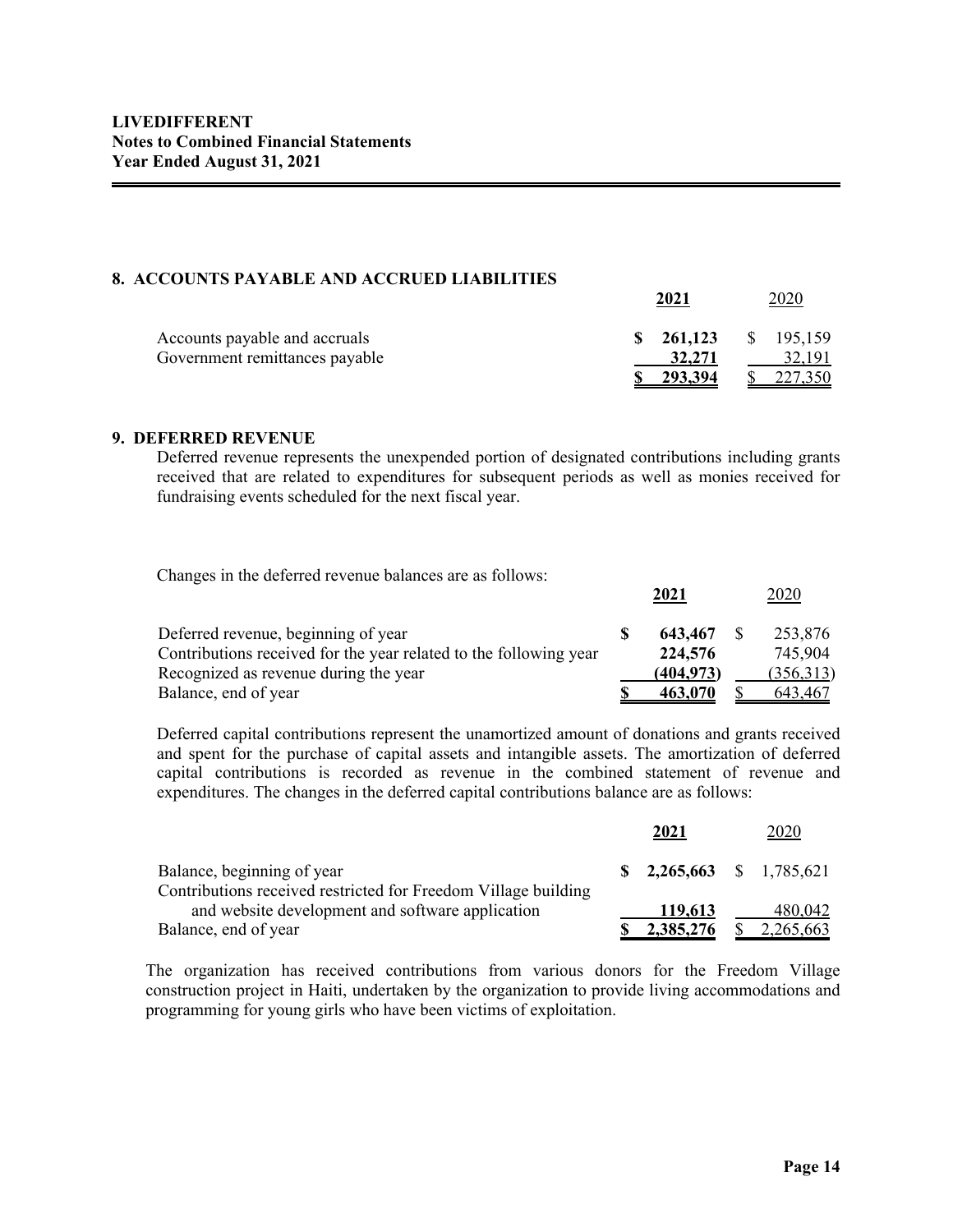#### **10. CEBA LOAN**

| ------------                                        | 2021 |                         |  | 2020                     |  |  |
|-----------------------------------------------------|------|-------------------------|--|--------------------------|--|--|
| 0.00% Canada Emergency Business Account (CEBA) loan |      | $\underline{40,000}$ \$ |  | $\overline{\phantom{0}}$ |  |  |

Government assistance from CEBA loans issued in response to the COVID-19 pandemic are recorded as a liability until there is reasonable assurance that the forgivable portion of the assistance will not be repayable. The loan is non-interest bearing, unsecured and is repayable by December 31, 2023. If the organization repays \$40,000 of the loan before December 31, 2023, the remaining balance of \$20,000 is eligible to be forgiven. If the loan is not repaid in full by December 31, 2023, the remaining balance will be converted to a 3 year loan at 5% annual interest, paid monthly, effective January 1, 2024, with payment in full due on December 31, 2025. There is reasonable assurance the organization will repay the loan on or before December 31, 2023 so the loan has been reduced to the expected balance due of \$40,000 and the forgivable portion of \$20,000 has been recorded as government assistance.

# **11. CAPITAL LEASES PAYABLE**

|                                                                                                                                                                                                                                            | 202     |         |
|--------------------------------------------------------------------------------------------------------------------------------------------------------------------------------------------------------------------------------------------|---------|---------|
| Vehicle capital leases payable, interest rate 4.79%, repayable in<br>36 monthly instalments of \$5,699 principal and interest,<br>maturing January 21, 2023, secured by equipment with a<br>net book value of \$244,981 (2020 - \$312,027) | 228,886 | 284,834 |
| Computer equipment capital leases payable, interest rate 9.84%,<br>repayable in monthly instalments of \$421 principal and<br>interest, maturing September 1, 2023, secured by equipment                                                   |         |         |
| with a net book value of \$4,861 (2020 - \$9,348)                                                                                                                                                                                          | 4,872   | 9,120   |
|                                                                                                                                                                                                                                            | 233,758 | 293,954 |
| Current portion payable within one year                                                                                                                                                                                                    | 63,434  | 60,200  |
|                                                                                                                                                                                                                                            | 170,324 | 233,754 |

Future minimum lease payments under the capital leases are as follows:

|          |    | Minimum  |         |          |    |              |
|----------|----|----------|---------|----------|----|--------------|
|          |    | Lease    | Imputed |          |    |              |
|          |    | payments |         | Interest |    | <b>Total</b> |
|          |    |          |         |          |    |              |
| 2022     | \$ | 63,434   | S       | 10,006   | -S | 73,440       |
| 2023     |    | 20,320   |         | 2,601    |    | 22,921       |
| Residual |    |          |         |          |    |              |
| payment  |    | 150,000  |         |          |    | 150,000      |
|          |    | 233,754  |         | 12,60    |    | 246,361      |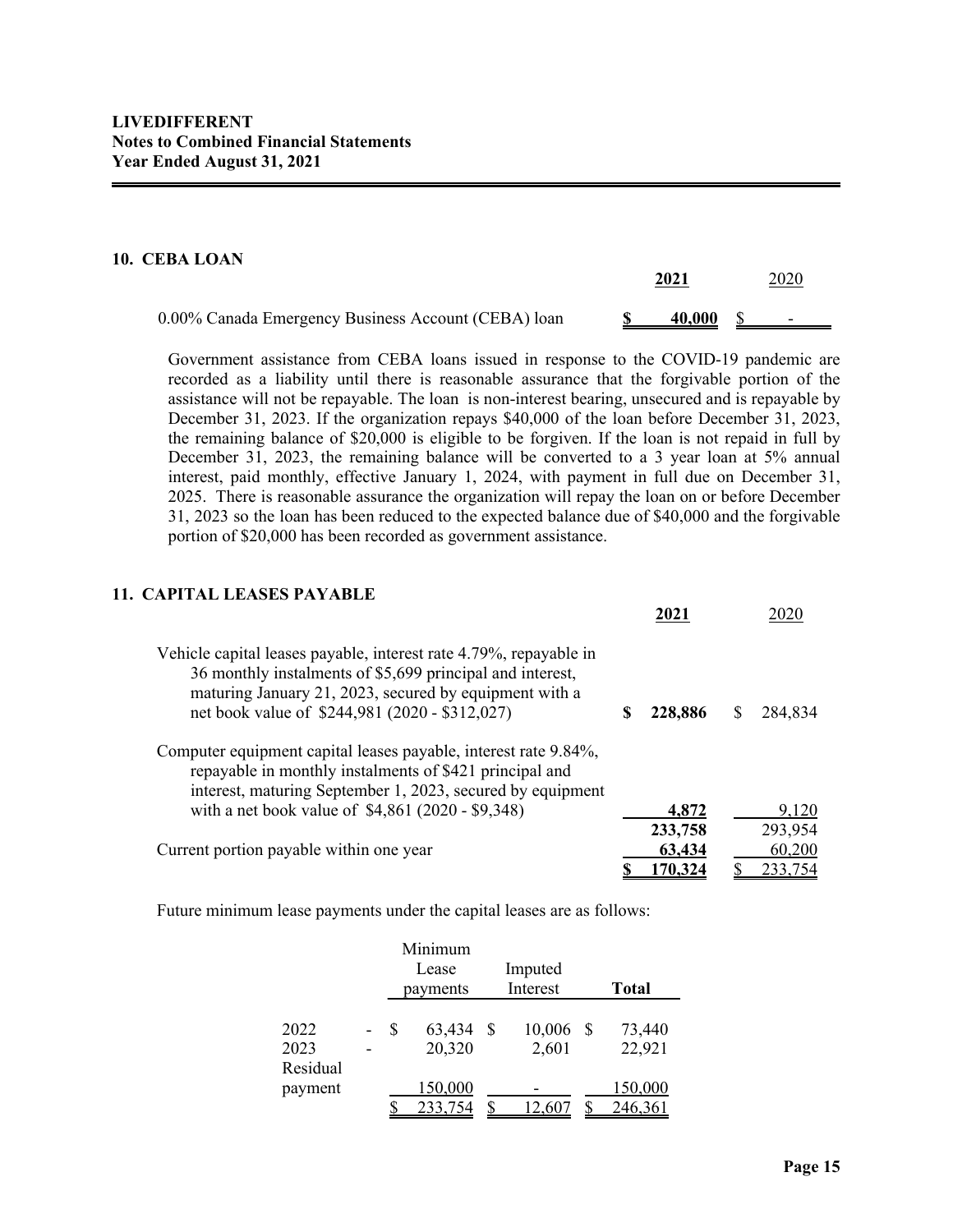## **11. CAPITAL LEASES PAYABLE (Continued)**

Total interest of \$13,241 (2020 - \$11,470) was paid during the year on the capital leases and is included in presentations/school assemblies expenditures on the combined statement of revenue and expenditures. Sixty days prior to the vehicle lease termination date of January 21, 2023, the organization is required to elect to extend the lease term or either purchase or sell to a third party the vehicles for a purchase price of \$150,000.

#### **12. DONATIONS**

| Donations by major sources are as follows:<br>Foundations<br>Municipal government<br>Provincial government<br>Individuals and other corporate<br>Other not for profit organizations                   | \$<br>\$         | 2021<br>394,709<br>21,819<br>927,528<br><u>23,015</u><br>1,367,071 | $\mathbb{S}$<br>\$ | 2020<br>447,603<br>40,435<br>11,194<br>1,297,190<br>12,277<br>1,808,699 |
|-------------------------------------------------------------------------------------------------------------------------------------------------------------------------------------------------------|------------------|--------------------------------------------------------------------|--------------------|-------------------------------------------------------------------------|
| Donations by program designation are as follows:<br>School presentation/assembly program<br>LiveDifferent Builds program<br>LiveDifferent Academy program<br>LiveDifferent projects<br>Other projects | $\mathbf S$<br>S | 2021<br>523,366<br>371,843<br>406,202<br>65,660<br>1,367,071       | \$<br>\$           | 2020<br>978,391<br>415,029<br>270<br>294,915<br>120,094<br>1,808,699    |
| <b>13. FUNDRAISING AND OTHER</b>                                                                                                                                                                      |                  | 2021                                                               |                    | 2020                                                                    |
| Fundraising<br>Interest income<br>Gain on disposal of capital assets<br>Other                                                                                                                         | \$               | 1,216<br>1,574<br>12,599<br>21,060<br>36,449                       | \$<br>\$           | 17,094<br>48,440<br>15,561<br>4,515<br>85,610                           |
| <b>14. ALLOCATED EXPENDITURES</b><br>Wages and benefits were allocated as follows:                                                                                                                    |                  | 2021                                                               |                    | 2020                                                                    |
| Programs<br>Management and general<br>Fundraising                                                                                                                                                     | \$<br>\$         | 744,444<br>236,922<br>69,829<br>1,051,195                          | \$<br>\$           | 1,012,237<br>231,490<br>58,394<br>1,302,121                             |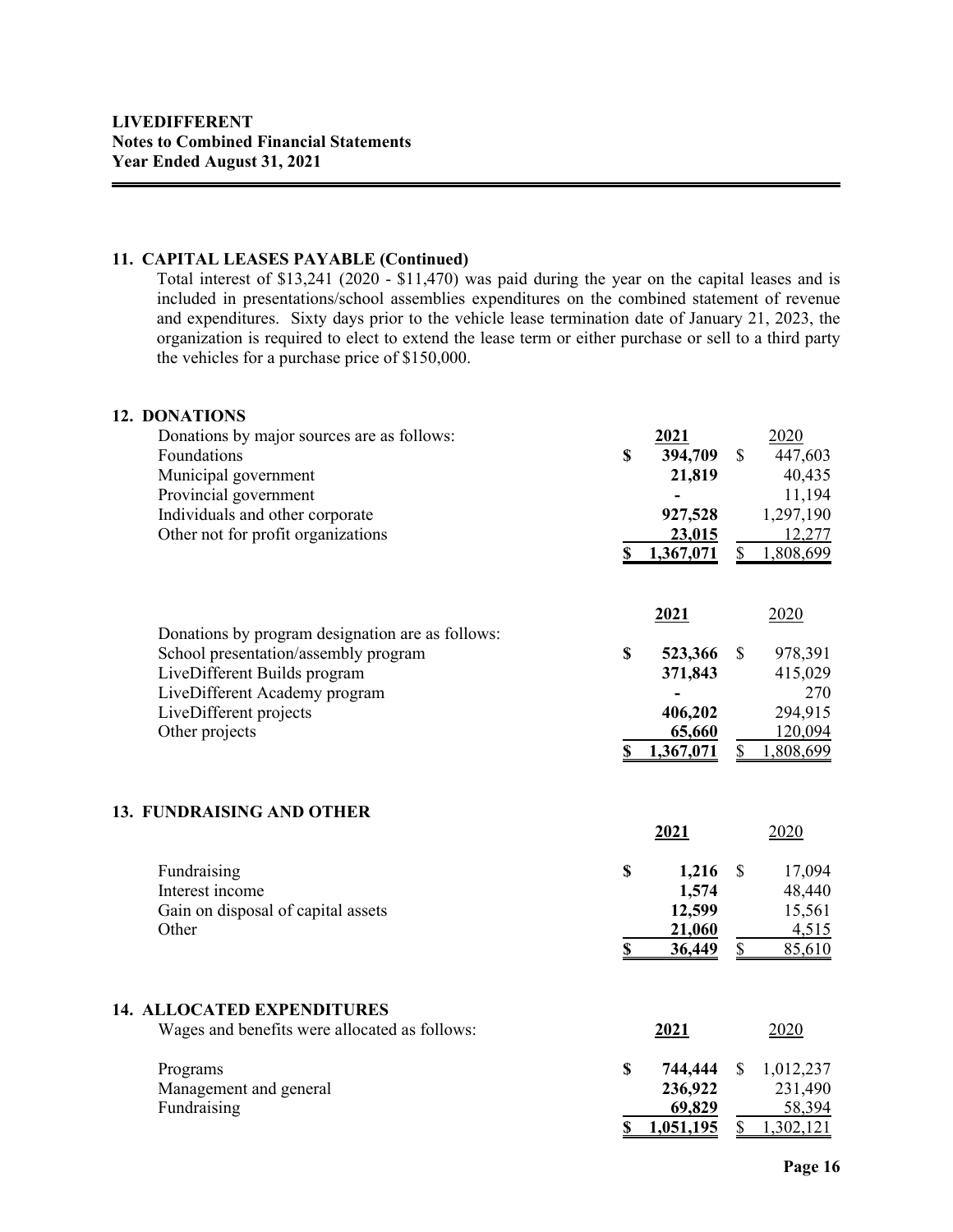#### **15. LiveDifferent BUILDS**

Included in LiveDifferent Builds are construction costs in the amount of \$Nil (2020 - \$Nil) incurred by LiveDifferent to construct an elementary school in Cap Haiten, Haiti. Cumulative costs paid by LiveDifferent totalled \$412,007 (2020 - \$412,007).

Included in LiveDifferent Builds is a foreign exchange loss of \$6,091 (2020 - \$9,282) and inventory expensed of \$718 (2020 - \$12,488).

# **16. COMMITMENTS**

As at August 31, 2019 the organization entered into a contract with a contractor for the Freedom Village building construction project in Haiti. Total costs payable are estimated at \$1,693,000 \$US (2020 - \$1,373,000 \$US) and construction is expected to be completed in the fiscal year ended August 31, 2022.

LiveDifferent has entered into an agency agreement with a local Foundation in Haiti to undertake staffing the elementary school in Cap Haiten, Haiti which was built by LiveDifferent as disclosed in Note *15*. The agreement states that the school will remain in the Foundation's name unless the terms of the contract are breached at which time title to the school will be transferred to another charitable organization within Haiti. Effective September, 2020 LiveDifferent entered into a 20 year agency agreement with the Foundation to support staffing the school. The agreement can be terminated by any party for any reason on 60 day's written notice.

## **17. FINANCIAL INSTRUMENTS**

LiveDifferent is exposed to various risks through its financial instruments. The following analysis provides a measure of LiveDifferent's risk exposure and concentrations at August 31, 2021.

## **(a) Credit Risk**

The organization is exposed to credit risk with respect to its cash and accounts receivable. Credit risk arises from the potential that one party to a financial instrument will fail to discharge an obligation and cause the other party to incur a financial loss. The organization determines, on a continuous basis, amounts receivable on the basis of amounts it is virtually certain to receive, based on their estimated realizable value. The organization does not have a significant exposure to any individual client. Cash balances are held with a Canadian credit union and a large Canadian chartered bank.

#### **(b) Market Risk**

Market risk is the risk that the fair value or future cash flows of a financial instrument will fluctuate because of changes in market prices. Market risk comprises three types of risk: currency risk, interest rate risk and other price risk. The organization is exposed to interest rate risk and currency risk.